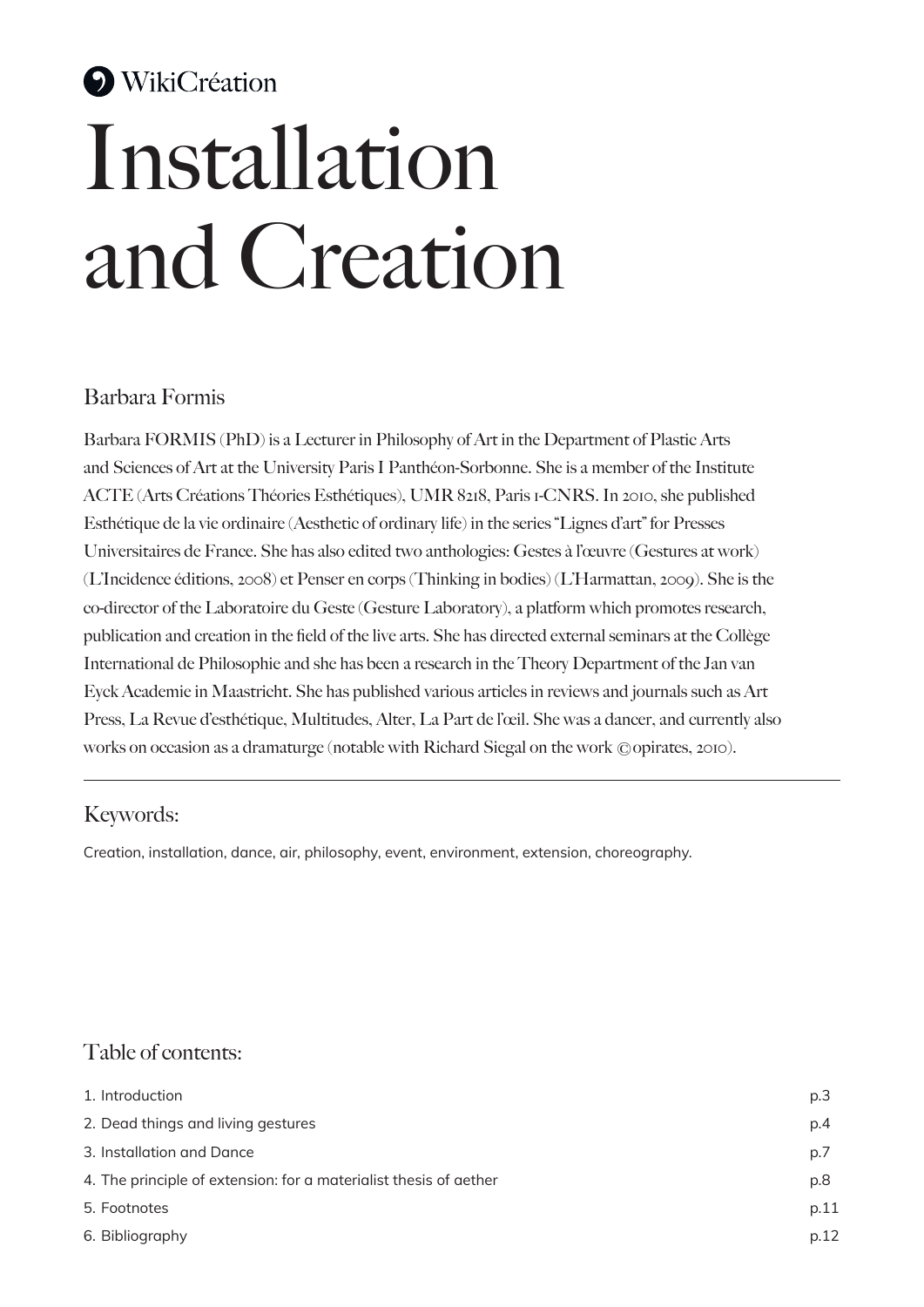### Abstract:

This article {{This article is based on a text of a conference that I gave at the Théâtre National de Chaillot, the 11<sup>th</sup> of February 2012, in the cycle of La Petite université populaire de la danse.}} aims to grasp the intellectual and practical similarities between the concept of installation, which is traditionally assigned to the visual arts, and that of dance-movement, which is often considered as ephemeral and transitory. Through this comparison one can draw up an innovative definition of the concept of artistic creation. At first sight there is nothing in common between the choreographer's process of creation and the productive action of artistic installation. However, the distinction between the two is blurred in certain exemplary works by Anna Halprin, Trisha Brown, Christian Rizzo, Boris Charmatz and Mette Ingvartsen. This could be explained by the influence of practice of happenings (Allan Kaprow) on contemporary art, in which artistic creation takes the form of a process, an event, a work in progress. By following this association of installation and dance one discovers that the element of air is presented as a genuinely plastic matter, a source of inspiration for artists that generates creative procedures.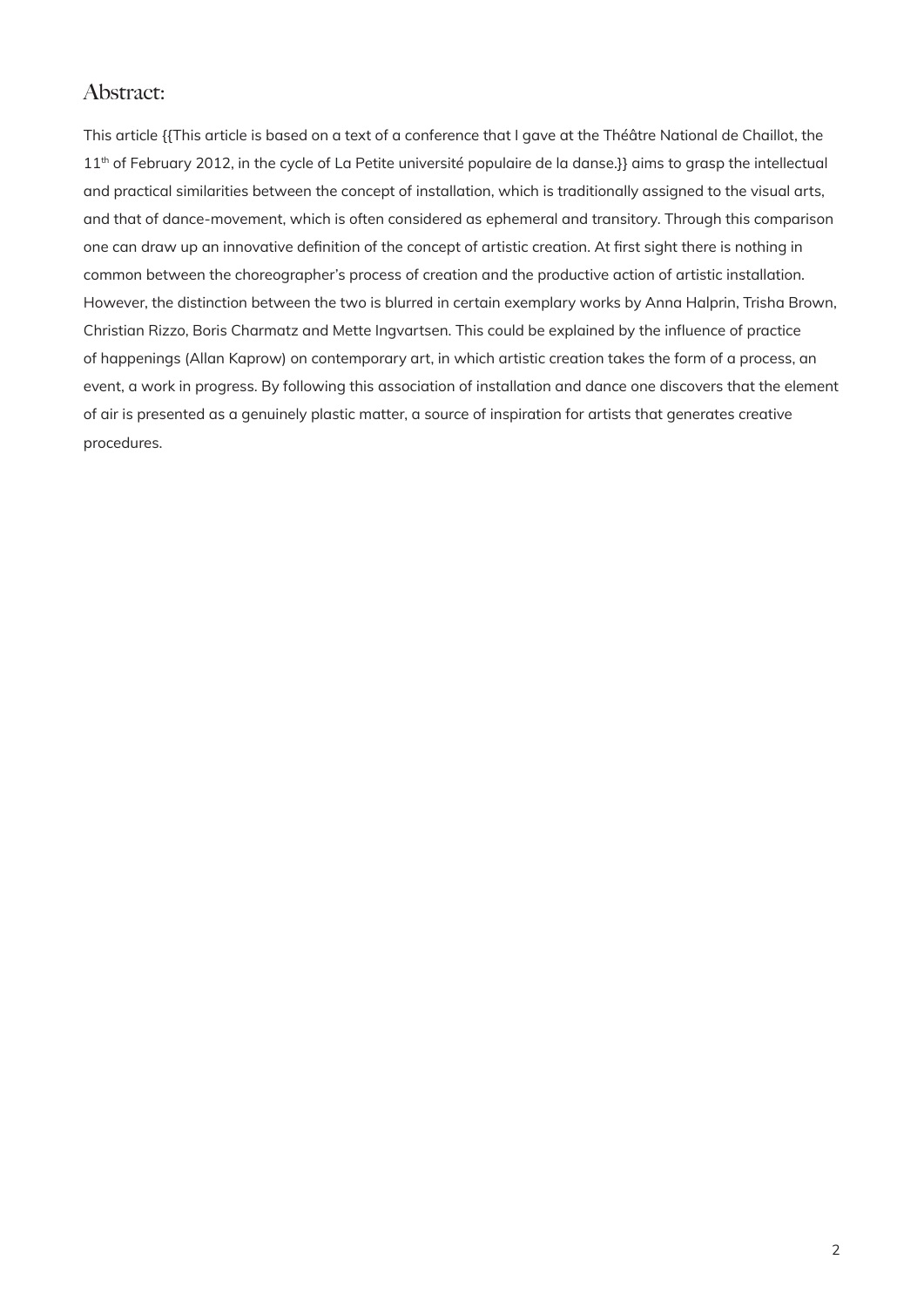#### 1. Introduction

Under what conditions and to what extent could artistic creation renew our understanding of matter, and more particularly of the concrete materials used by artists during the creative act? How can this material via its own particular properties affect the artistic act itself? It would appear that choreography and installation are quite different as creative acts, yet through their comparison it is possible to detect a common practice between dance and the visual arts. But does this common practice belong to artistic creation *per se*?

From a philosophical point of view, creation is defined in the strict sense as the passage from non-being to being. Genuine creation only occurs in the case of something that previously did not exist now gaining material existence. The intellectual association between the general idea of creation and the more specific activity of the artist can be sourced in Plato: "Diotima: You know that poetry (*poïesis*) is more than a simple thing. For of anything whatever that passes from not being into being, the whole cause is composing or poetry (*poïesis*), so the production of all arts are kinds of poetry, and their craftsmen are all poets" (Plato, *The Symposium*, 205b‑c). Plato associates the craftsman's technique with the ability of pure creation, thereby inaugurating, almost despite himself, the Western cultural tradition's concept of 'art'. The craftsman becomes a creator.

However, in Plato's work, and in Aristotle's, this association is subject to a split. The artisan, the poet – called an 'artist' in the modern epoch – cannot 'create' in the strict sense of the term, he or she can only imitate the process of creation and thus is distanced from the ideal truth that characterizes any creative movement. Whether this imitative capacity of the artisan is judged as a major civic and ethical fault (as it is in Plato) or as the very vehicle for the purification of harmful social drives (as in Aristotle), it is clear that in the early days of the conceptualization of artistic creation, the association between art and creation took place at a purely metaphorical level, and never at a literal level. The artisan and the poet are only creators via an effect of idealization, via a convenient but necessarily inaccurate comparison with divine creation. From this standpoint, the maker of the work or the object does not actually create; rather it should be said that he or she transforms what has already been created previously. The maker modifies the apparent surface of things, his or her activity is limited to bringing about changes within the sensible in which the Idea is materialized, the idea being the only unchangeable form of being. The Platonic dichotomy between matter and the idea is founded on an unshakeable separation between movement and immobility: ideal forms are eternal and unchangeable, in contrast to the sensible, which is characterized by movement and finitude. In a certain sense the disciplinary distinction between the arts is always grafted onto this dichotomy: there will be arts that are more or less changeable than others, arts which participate in a more intense manner in the eternal fixity of ideas, and other arts which approach more the incessant transformations of matter by joining the movement of the sensible. The first category of art is that of the so-called 'visual' arts, which are forged in concrete tangible matter as an image of the immobile eternity of ideas. The second category is that of the so-called 'live arts', which are considered to be ephemeral and transitory forms. The 'visual' or concrete artwork is thus made to last and to inscribe the signature of its author in History, whilst the living work is made to be experienced and to signify change through its various possible interpretations which take place within the repetition of its performances.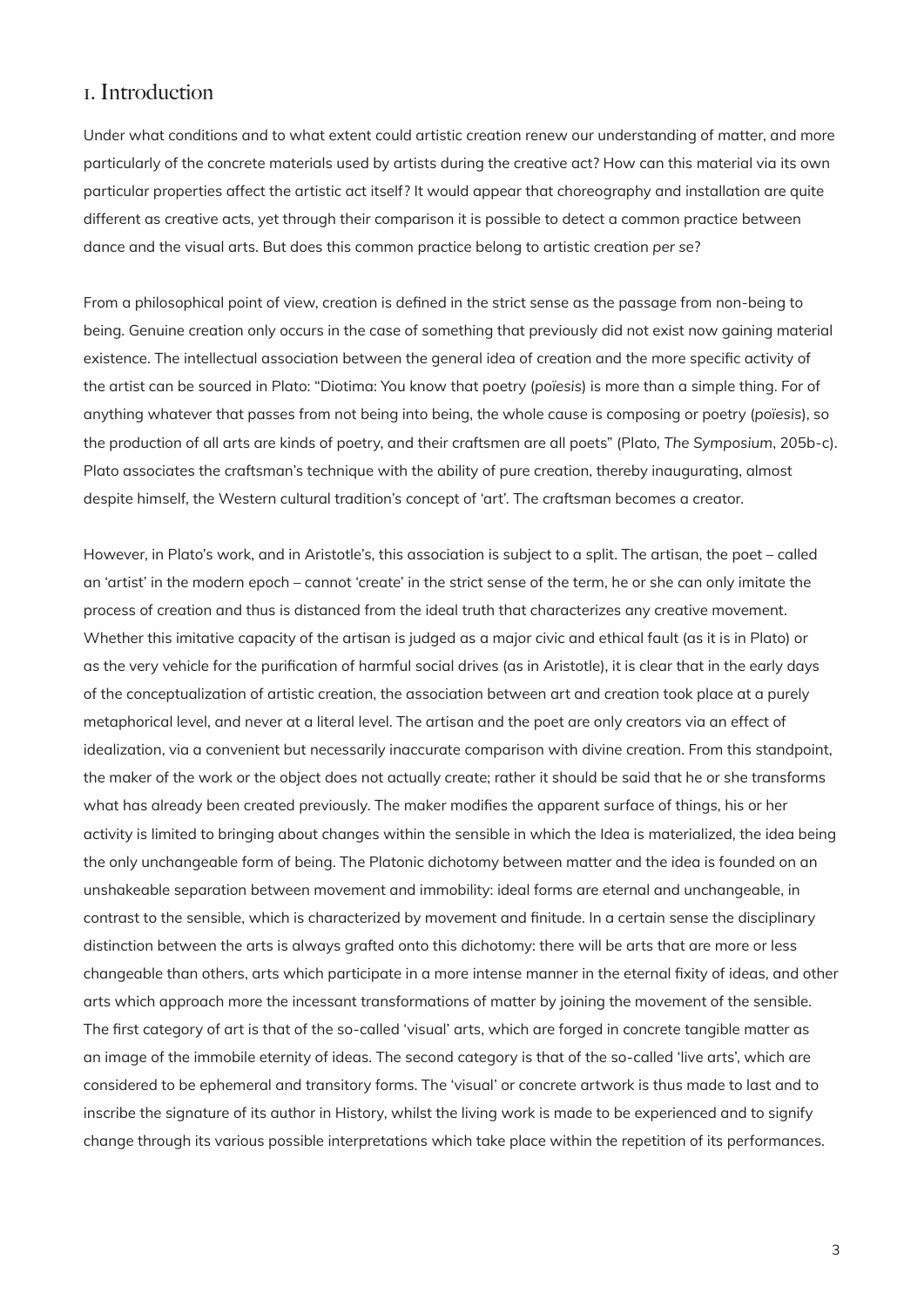According to this dichotomy, installation can be understood as a practice closer to the 'visual' arts, whilst dance is a form of artistic creation closer to the 'live' arts. One could even hold that dance is the contrary of what is called 'installation' because it does not install anything, rather it embraces transition and change. Dance involves movement, the ephemeral and the fleeting moment; everything that cannot be installed, everything that does not stop. Dance embraces the life and dynamism of bodies and space. In contrast to installation, dance does not stop at a precise place, it does not turn space into a habitat, rather it involves a perpetual voyage, a continual mutation. This seems obvious: dance resists installation and immobility – it does not stop. However, as philosophy teaches us, we should not trust appearances: things that seem obvious are often the source of profound misunderstandings and deeply rooted conflicts. Are we so sure that dance does not install anything at all, that it does not stop?

If one approaches the question from the other direction, one immediately remarks that in order to install anything – an object, a setting, an arrangement of forms – there must have been a movement that enabled that installation to be set up. That is to say, there was an original action that led to the completion of the installation, and that thus countered the natural movement of things. Everything that ends up installed has not always been installed: installation requires a set-up, preparation, construction. It requires the organization of a series of actions that are not, themselves, 'installed', but which in contrast possess a dynamism that precedes immobility. To investigate the action of 'installing' is to encounter a paradox since the action of installing contradicts its final result. This paradox, known since Aristotle, is composed of two apparently irreconcilable phenomena: movement and immobility, the dynamic and the static; or, to be more precise, immobility *within* movement, the static *within* the dynamic.

What is at stake here is thus a fundamental conceptual shift with regard to the very definition of creation. If the notion of artistic creation inspired by the Platonic theory (Plato, *The Symposium*, *The Republic*, book X) is based on a participative dialectic between being (the immobility and eternity of the ideal form) and non-being (the mobility and transitoriness of the sensible), this dialectic is reconfigured by the Aristotelian categories (Aristotle, *Poetics*, book IX and book IV; Aristotle, *Nicomachean Ethics*, book I and book IV) which attempt to grasp the sense of a composite form like the human body, made up of both the sensible and the intelligible. From Aristotle's point of view creation is thus no longer conceived as a passage from non-being to being; rather it is defined in terms of the transformation of sensible matter by the intellectual force that animates it. The role played by the notion of *animation*, which would appear to be specific to dance, here becomes an integral part of the very process of creation, thus reconfiguring the traditional artistic categories.

#### 2. Dead things and living gestures

Within the paradox of the action of installation one can find echoes of the supposed dichotomy between visual arts and live arts, between the world of death and the world of life. As a disciplinary category, installation belongs to the world of visual arts, to the world of dead things, of static forms. Installation however causes some trouble because it invokes inter-disciplinarity, it mixes several disciplines that are traditionally considered to be separate: video, sculpture, sound and light.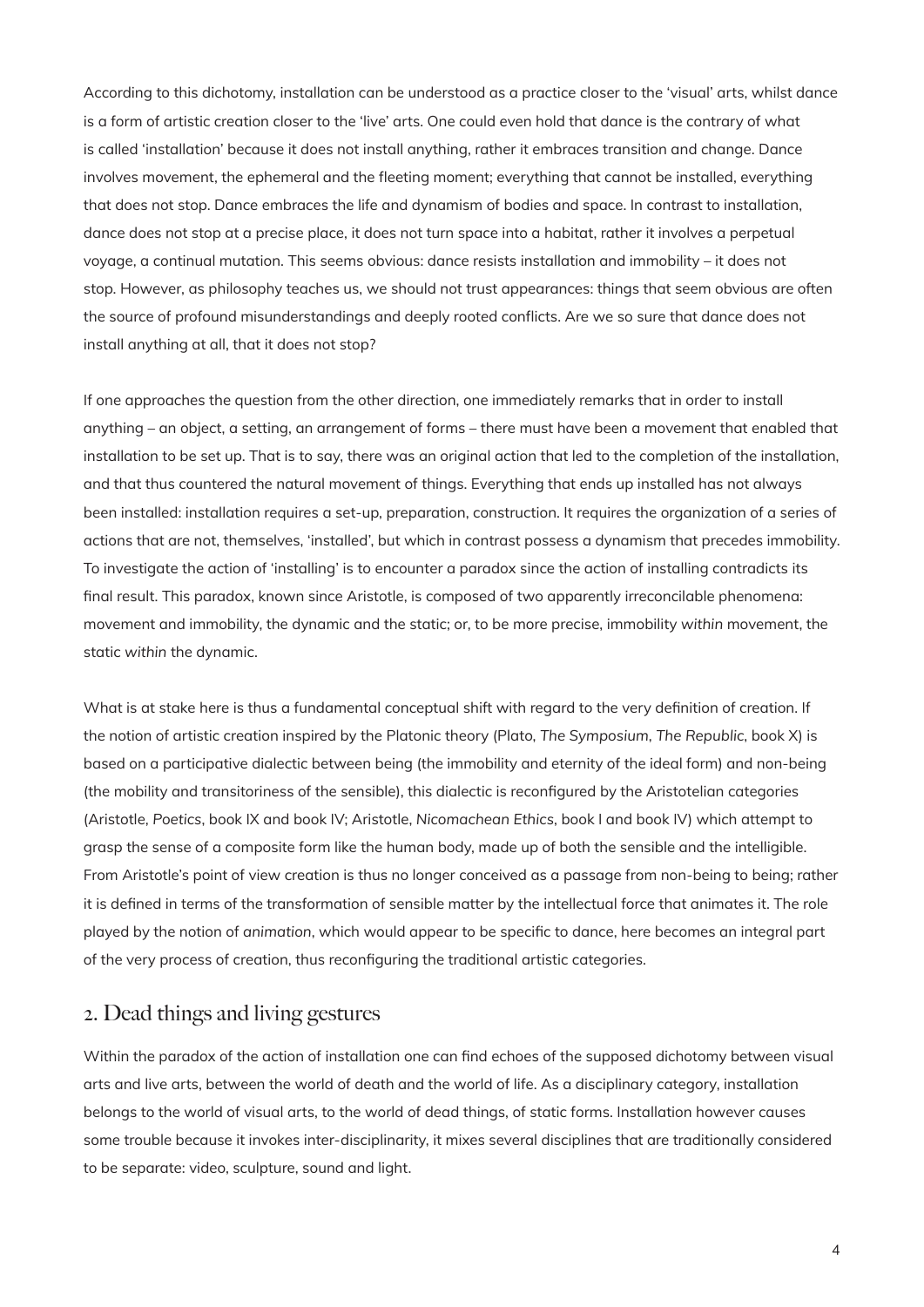Yet here there is a surprise (the first surprise). In the spectator, installation produces the exact inverse of the effect that characterizes itself: since it dis-installs the work of museum walls and partitions, dis-installs the aesthetic experience, by inviting the movement and free choice of the spectator, who is otherwise confined to a seated place or a fixed standpoint predetermined by the artist. What installation does is introduce play and mobility into the fixed and eternal world of the visual arts. Installation encourages the spectator to move, it gives the spectator a score to follow, a series of activities that stimulate his or her relation to objects and to space. In the domain of the visual arts, installation is felt to be an experience, a narrow relation between a work, multiple and varied, and a spectator who is mobilized. This experience is one way of dancing.

As Michael Fried says with regard to minimal art, installation is guilty of sacrilege; it inserts theatricality into the museum, it introduces life in a place where there were only ruins. It brings dance into the heart of the visual arts. Thanks to its design of including the spectator – often by proposing an itinerary to follow – installation is conceived and presented as an artistic typology that resists the capitalist laws of the market. Installation cannot become a product, it is neither an object, nor an image, but remains above all an experience. Difficult to buy, and often elaborated *in situ*, installations have to be reconstructed in an identical manner each time yet also adapted to the particular space with the artist's agreement. More precisely, the reconstruction of an installation requires a conceptual and practical reworking of what is held to be a simple gesture, that of 'exhibiting' (which belongs to the classic procedure of making an artwork public) with regard to the gesture of 'installing'. To exhibit (*exposer*) means to pose something outside oneself in order to show it to a gaze. To exhibit means to raise, to put an object on a pedestal, beyond its ordinary existence and functional use. To exhibit is to create a distance for contemplation between the work and the spectator. Indeed, the action of exhibiting prevents any direct relation with the object, any proximity. The museum instruction "do not touch the artworks" is an essential part of this extraction of the object from the real world, itself a necessary condition for contemplation and aesthetic disinterest.

The action of installation works in the opposite sense. To install is to treat the exhibition space as an indivisible whole, to make no distinction between ground and figure, set and stage, or stage and audience. To install is to evoke the idea of a *total art* with all of its utopian connotations; it entails a total investment of space and a dilation of time. To install is to strike the chords of perception that transcend the physical place of exhibition and shape our memories. To install does not simply mean 'to hang', rather it means 'to creatively arrange' or 'pile/ accumulate/assemble objects on top of each other', or 'fill the white gallery walls from floor to ceiling', or 'ask the spectator to stroll, move, crane her neck, touch'. To install thus means, above all, 'to install the spectator in the middle of the work, to make him or her an agent, a subject of his or her experience'.

If the action of installing is quite opposed to the action of exhibiting, then 'installing' produces new conditions of aesthetic experience. If to exhibit (*ex-poser*) is to bring the object outside oneself, to install is to interiorize, to create proximity with the work, to allow it to be touched, felt, used, finished off. Installing means finishing with any contemplative distance so as to incorporate aesthetic experience. This is true from the pioneers of installation onwards. In 1923 at the Berlin fair, El Lissitzsky, the Russian constructivist, decided to invade the entirety of the exhibition space. Within installation, space escapes the laws of contemplation since with each movement of the spectator the perceptual effect of the walls shifts. On the basis of the spectators' walking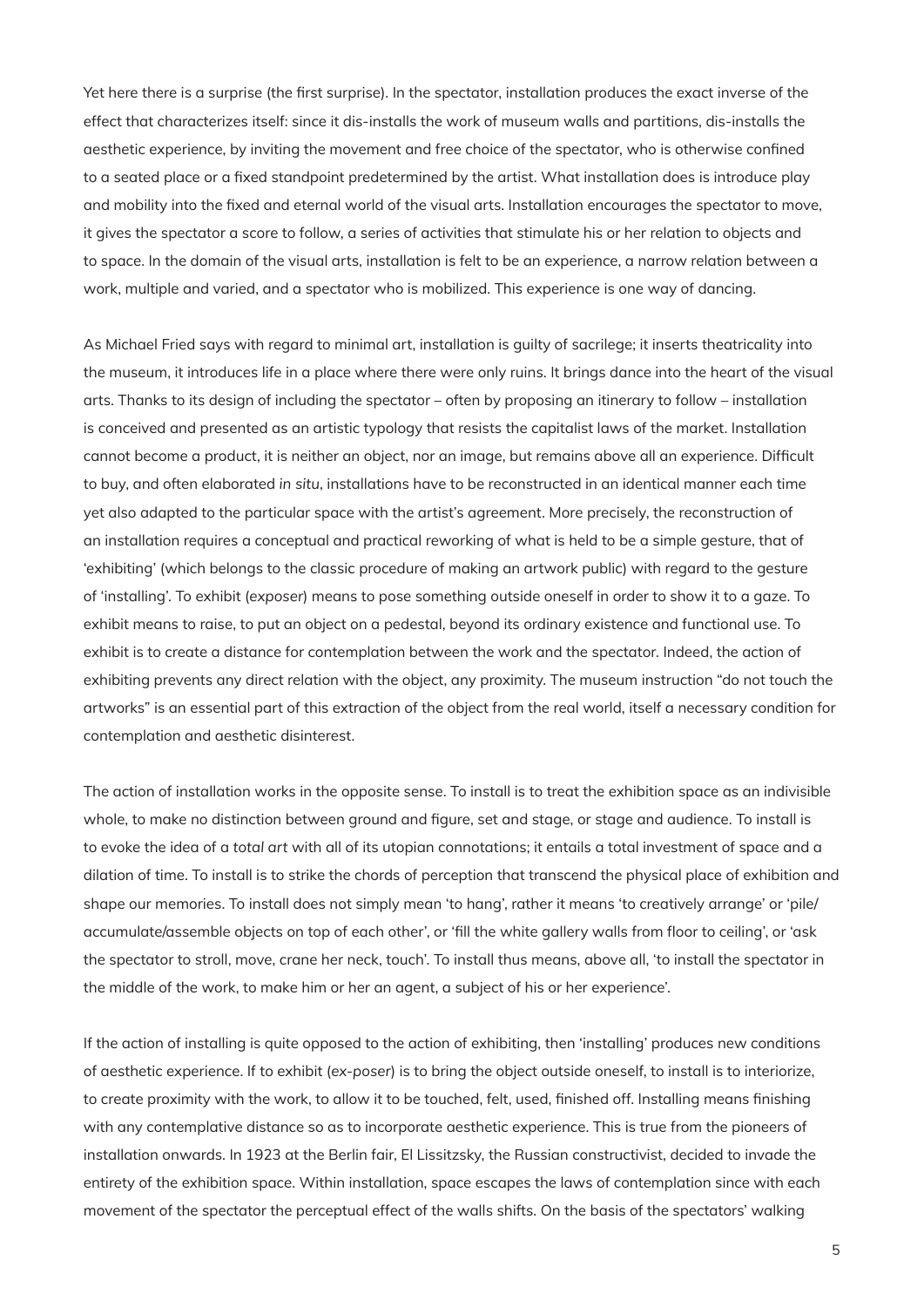an optical dynamic emerges, such that looking is no longer passive but active. Installation requires activity on the part of the spectator, his or her complete involvement, with his or her body. One could recall other proto-installations, like the Surrealist exhibitions for example, from 1938 onwards, which gathered together heterogeneous works by Marcel Duchamp, Salvador Dali, Max Ernst and André Masson so as to create an effect somewhere between a show and a museum of curiosities. In these exhibitions, each singular work was sidelined in order to foreground the living experience of these multiple and varied environments. Installation creates an atmosphere through a total invocation of mind and body.

Yet, quite apart from these historical references, all the specialists agree in situating the birth of installation in the 1960s between pop art and minimalism. At that time the terminology was still oscillating between 'installation' and 'environment', the latter used to signify the open and spatial aspect of these new creative processes. An environment is the staging of an aesthetic experience that surrounds (*environne*) the spectator. The term was used by Allan Kaprow, an American artist known as the founder of happenings, and as one of the promoters of an investigation into the limits of art in its relation to life. At an artistic level, this enquiry implied a critical attitude towards the past, towards traditional art based on notions of spectacle, representation, of a separation between the artist and the spectator, and especially of the autonomy of art. The creative practices of art could no longer claim autonomy because they entwined themselves with ordinary experience, they entertained a relation of continuity between art and life that Kaprow called *blurring* (Kaprow, 1993), a term that evokes the confusion, mixing, and blending of the co-substantial relation between art and life. Kaprow explains, "The term 'environment' refers to an art form that fills an entire room (or outdoor space) surrounding the visitor and consisting of any materials whatsoever, including lights, sounds and colours" (Kaprow as cited in Henri, 1974, p. 11). This method is present in all of Kaprow's art, but in a very simple and explicit manner in one of the first *Environment*, entitled *Fresh Air* from 1957 (Kaprow *et al*., 1992) [1]. In a room school chairs are placed along the walls. Opposite each chair, hung on the wall, there are square mirrors. On the chairs there are fans, one per chair. The spectator is invited to sit down and contemplate her or his reflection in the mirror (Henri, 1974, p. 32).

In these circumstances, "What this means is that the artist need not to be the only responsable for a creative action" (Henri, 1974, p. 172). In *Fresh Air*, spectators are considered as chance elements, as 'variables' who can change, through their personal experience, the development of the *Environment*. This art form must take into account the frequent product of variables, that is, "accidents are a trigger of the unconscious" (Henri, 1974, p. 174). Yet, one of the fundamental consequences of the principle of chance, of the accident, is that anything can be linked to anything. This means opening up the work to raw matter. In an environment, raw untreated matter can be either the *object* of artistic creation – as in traditional theory and practice – or the *subject* as creator, as participant. This activity on the part of matter underlines the critical vocation of Kaprow's art. Matter must *act* in art as it does in life. To do that, it must be directly introduced into the process of production, of creation. Matter as it is commonly understood is solid, static, frozen and immobile. However, and in quite a surprising manner, to introduce raw matter into aesthetic experience is to introduce movement and dance. This hypothesis is confirmed by the use of matter and of the principle of installation in dance. The principle of creation is thus renewed in that the work is no longer associated with a solid immobile form, but becomes ephemeral and variable matter, ceaselessly altered, fundamentally unfinished and incomplete in time and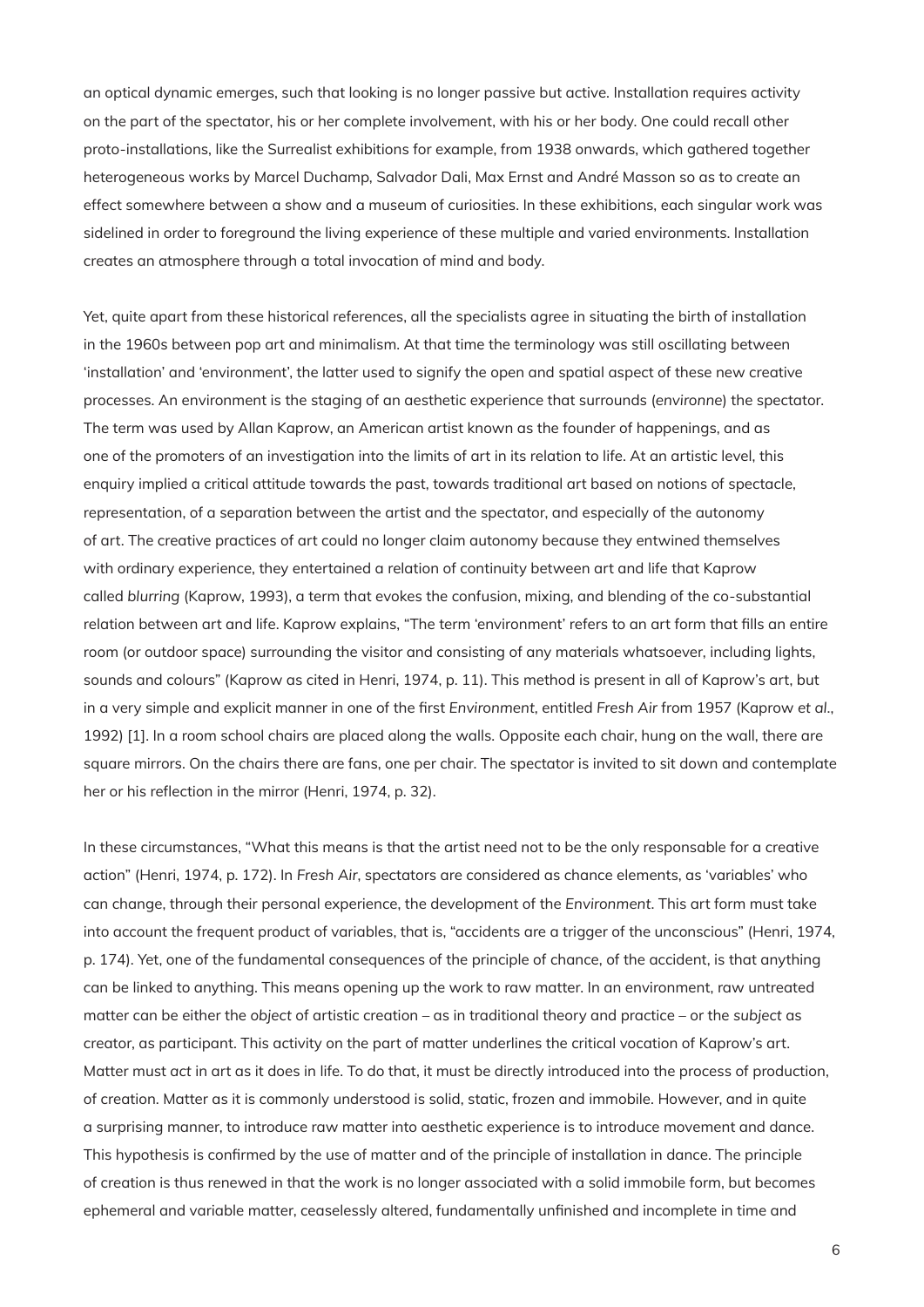space. To create thus means to open oneself to the transformation of the sensible, by dissociating the artist from the created work, and placing the work in an open relation to its participants, spectators and actors.

### 3. Installation and Dance

The very idea of the process of creation is redefined by means of installation and its peculiar kind of practice or action: creation becomes transformation, variable alteration of matter, formal opening and temporal extension. These creative criteria are also visible in installation's infiltration of choreographic processes. We have been able to detect the presence of a kind of dancing movement inside the creative methodology of installation. We could thus attempt an inverse hypothesis and see whether we can detect the presence of a process of installation in the heart of choreography. One paradigmatic dance work from this standpoint is Anna Halprin's *Parades and Changes*. In the original 1965 version, this work presented the staging of a metallic structure similar to scaffolding upon which the dancers climbed. Next to this structure an enormous white balloon was inflated. The repetitive and continuous whistling of air created a sonic background; the horizontal and rigid lines of the scaffolding were juxtaposed with the dancers bodies, which evolved on the structure. The spherical and white form of the plastic balloon contrasts to the metallic installation on stage. The balloon is like a dream, a miraculous vision, whilst the scaffolding, a home for dance, becomes metallic flesh, a plastic body. Three years later, Trisha Brown presented *Planes*, a work now famous, in which dancers evolved vertically on a wall pierced with holds, in which images taken from an airplane are projected, the airplane's noise being integrated in the soundtrack (the original performance was filmed by Jud Yalkut, and the music was by Simone Forti). The title evokes the double meaning of the word 'plane' via reference to the flatness of the surface and the presence of the topographic vision of an airplane. Trisha Brown also presented another dance/installation entitled *Floor for the Forest* (1970), whose original cast was made up of Trisha Brown herself and Carmen Beuchat. Its setting is a frame made out of pipes, three and a half metres by four, to which ropes are attached, clothes being hung off those ropes. The sleeves and the legs of trousers are sown together so as to form a solid rectangular surface. The spectators are free to march around the grid, whilst the performers evolve within the structure by getting dressed and undressed. The everyday activity of getting dressed and undressed, which is normally performed in a vertical position, here plays with the phenomenon of elevation and gravity. The presence of clothes as a source of elevation is central in another exemplary work with regard to installation in dance: *100% polyester* by Christian Rizzo (1999). Two pieces of clothing are hung in the middle of a series of fans that lightly moves them. Through the use of a repetitive and hypnotic movement over music characterized by undulating oriental rhythms, the work evokes the poetics of sexual relationships and the inseparability of two bodies, in an entire absence of human bodies. Here installation succeeds in totally replacing dance.

Following this idea, the usage of immobility in dance can progress to the point of treating the body as a corpse. This is the case in Boris Charmatz' work *Régi* (2005) where the performance is managed via an imperious machine, given the task of organizing encounters between passive weak bodies. To this somber usage of the activation of the verb 'to install' in dance one could immediately juxtapose one of the most enjoyable works of the last few years, namely Mette Ingvartsen and Jefta van Dinther's work *It's in the air* (2008). The installation of large-scale objects like two trampolines, as well as the use of the body as a material that is apparently inert can also go in a direction diametrically opposite to that of corporeal immobility. The elastic band of the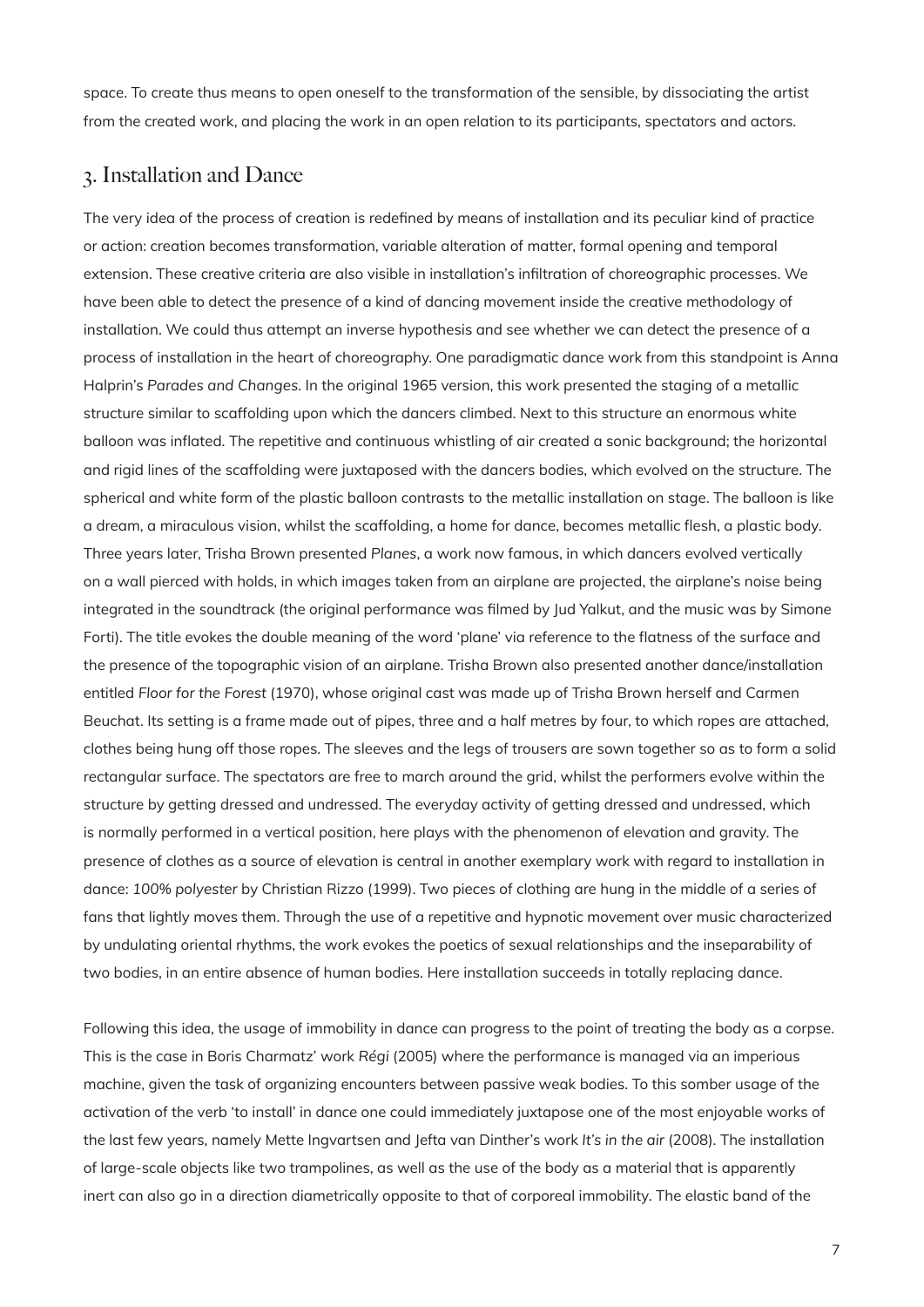trampoline appeared to be the activating agent for the bodies; the repetition of the bouncing up, the projection, combined with the corporeal release, the letting go and abandon of self gave the illusion of a giving up of all control. In reality, what one is watching is a masquerade of subjection, in which the subtility of the noise and the precision of matter is accompanied with a joyful control of the loss of self. This mechanical materialization of movement incited Mette Ingvartsen to subsequently create an explicit installation entitled *Evaporated Landscapes* (2009), in which the choreographer uses a machine to produce effects of evaporation, dissolution and swaying. This work is intended to lack any image or any way of representation and documentation.

This enquiry into the use of installation in dance has revealed the presence of a specific material element – all of these paradigmatic dance works share a common element: air. The inflation of the balloon in *Parades & Changes*, the noise of the aeroplane with its topographical videos in *Planes* and the gravitation of bodies in Trisha Brown's *Floor for the Forest*, the fan in Christian Rizzo's work, the elevation of bodies in *It's in the air*, whose title is quite explicit, and the vaporization in *Evaporated Landscapes*. This discovery deserves a thorough examination inasmuch as it is air that seems to be the material element common to both dance and installation.

## 4. The principle of extension: for a materialist thesis of aether

The importance of the usage of air within the creative process characteristic of installation as used in dance is confirmed by the treatment of installation in the plastic arts evoked at the beginning of this article. The odour of coffee diffused during the surrealist exhibition organized by Duchamp, but also the first environment, Allan Kaprow's *Fresh Air*, in which the first raw material the spectator encounters is quite simply air, fresh air. Indeed, what is more fundamental to an environment, what could be more surrounding (*environnant*) than air? Air is everywhere and nowhere: it is everywhere because materially it extends throughout every nook and cranny that separate solid objects, but it is also nowhere because it remains invisible. Its installation in space is so present that air appears to be an absent matter, a void. At the same time, and not without contradiction, air is also what is the least installed, that which evaporates and escapes from the very principle of a final stop, a finishing off which is proper to installation. One could even argue that in a certain sense air is the metaphorical matter of the very act of creating. Air changes shape, varies its position, extends throughout space according to a principle of radical mobility which could elegantly represent the concept of creation presented here; that is to say, a practice in which material is not created out of nothing, but rather undergoes a process of transformation, extension and metamorphosis.

Installation, environment, transition, passage, evaporation: what is common to these plastic usages of air can be grasped via a classic philosophical concept, *extension*. Extension is exactly what characterizes air, the most immaterial element that exists, the element which possesses a maximum power of extension, a plastic and elastic matter, forever in movement. The ethereal matter par excellence, air is the factor that triggers a chance transformation, which is *necessary* for an aesthetic experience to escape the conventional laws of creation, by introducing some play. In the language of the philosophers, this means to embrace a mechanist thesis concerning the world. The presence of air as matter confirms that the void does not exist, which Descartes demonstrated in his time in his definition of matter as extension, as *res extensa*. Descartes explains: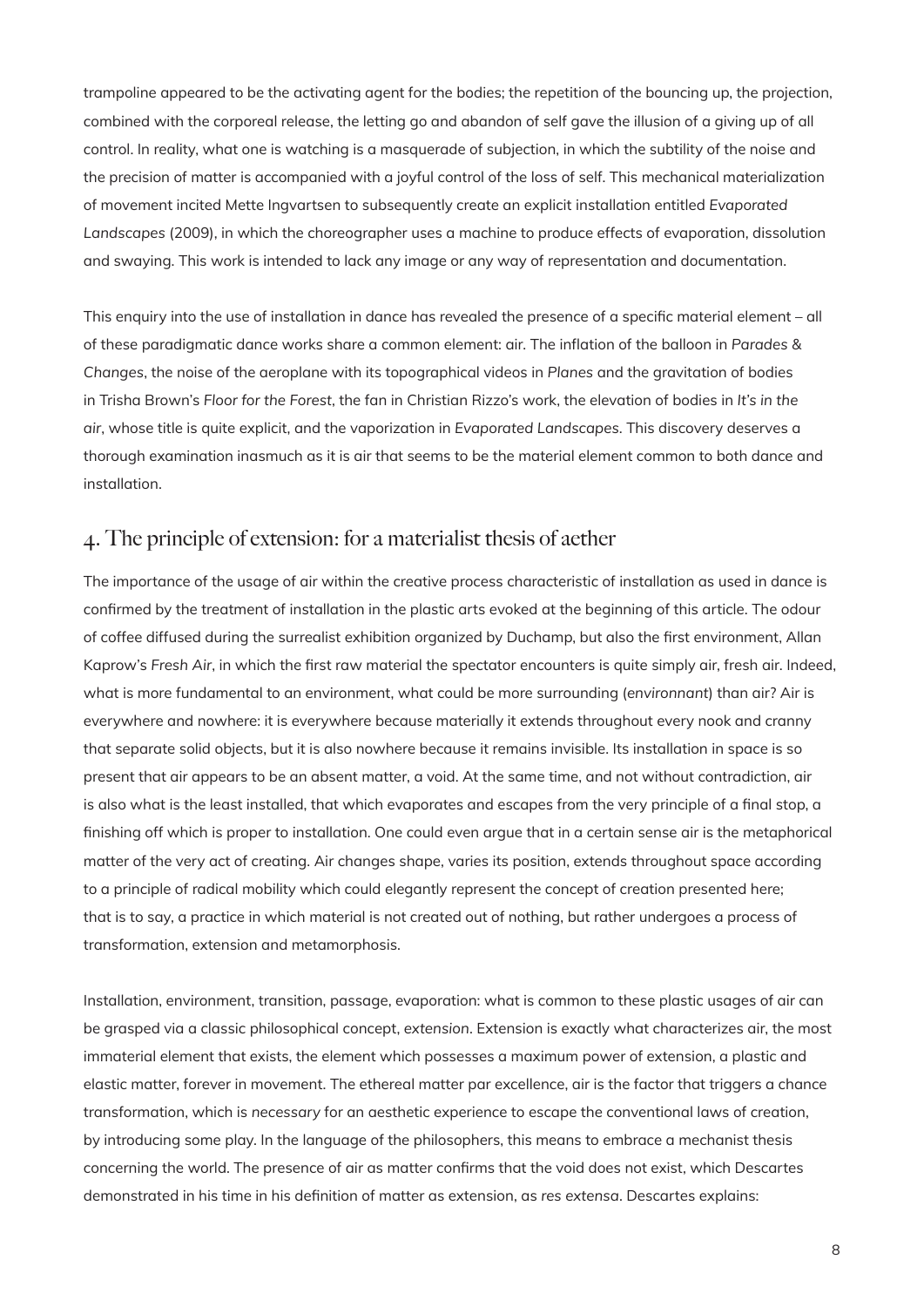"The impossibility of a vacuum, in the philosophical sense of 'that in which there is no substance whatsoever', is clear from the fact that there's no difference between the extension of a space or internal place and the extension of a body. A body's being extended in length, breadth and depth is enough to establish that it is a substance, because it's a flat-out contradiction to suppose that a *nothing* could have length, breadth and depth. And the same line of argument applies to any space that is supposed to be a vacuum, concluding that since there is extension in the space there must necessarily be substance in it as well. The term 'empty' in its ordinary use doesn't refer to a place or space in which there is absolutely nothing at all, but simply to a place in which there are none of the things we think ought to be there. That would be on a par with thinking that there's nothing substantial about the air in a water-jar because the jar is said to be 'empty' when it has air in it! (Descartes, II, § 16-17)". Here we find in a place where it is least expected the contours of a mechanist and materialist thesis of artistic creation, precisely because we earlier invoked the invisibility and volatility of plastic material through the metaphor of air.

This materialist these also functions as a good antidote to the thesis of the dematerialization of art, a thesis inherited from Lucy Lippard and quite widespread in our times. Following the artists presented here, and in direct lineage with Descartes, one could posit a counter-thesis: the thesis of the materialization of the ether. In other words, a principle grasping the creative process, which describes the concretization of matter in its most ephemeral, ethereal and invisible form. To understand the difference between the materialist thesis and the dematerialist thesis, one could simplify and say that the thesis of de-materialization takes its point of departure from the plastic arts in order to arrive at their animation, their enlivening: in short, it goes from objects to gestures. The thesis of materialization takes the opposite route, and it adds a return trip. It takes its point of departure from live arts in order to materialize them via a process of objectivisation. It does not simply go from gestures to objects, but it departs from gestures, passes via objects, and returns to gestures, in view of a plastic materialized comprehension of the body's movement. To plastically and material comprehend the body's gestures means above all to have a real somatic experience, although gestures might appear to be as invisible and volatile as air. As such, to consider air as the material metaphor of the principle of extension, so important to installation, helps us establish some measure of equality between the plastic arts and live arts, each of which would be as material as the other. Indeed, this allows us to understand the methodological borrowings and cross-overs present in these two supposedly distinct types of creative procedure. Air incarnates the process of living interaction which allows us to perceive what often passes by unperceived, and yet which surrounds us. Aesthetic experience thus begins when matter is installed in gesture, when the aerial volatility of movement is no longer considered as evanescent and concretizes itself in sensible lived experience.

Finally, from these arguments, one could deduce that the type of materiality specific to air, this modulating creative mobile sensible thing, redefines the very idea of artistic creation. Air thus no longer allows us to think creation as a passage from non-being to being, but rather as a modality of existence which modifies itself and secures resources for itself within its own transformation. Installation and dance, initially or primarily considered as heterogeneous if not opposed artistic procedures, end up revealing a common operational modality. This common practice defines creation as an activity of transformation which joins matter and movement. It is not only a question of detecting the essential movement of visual arts, or, inversely, of unveiling the frozen and solid materiality of the live arts, but more subtly of understanding that the essential relation between

9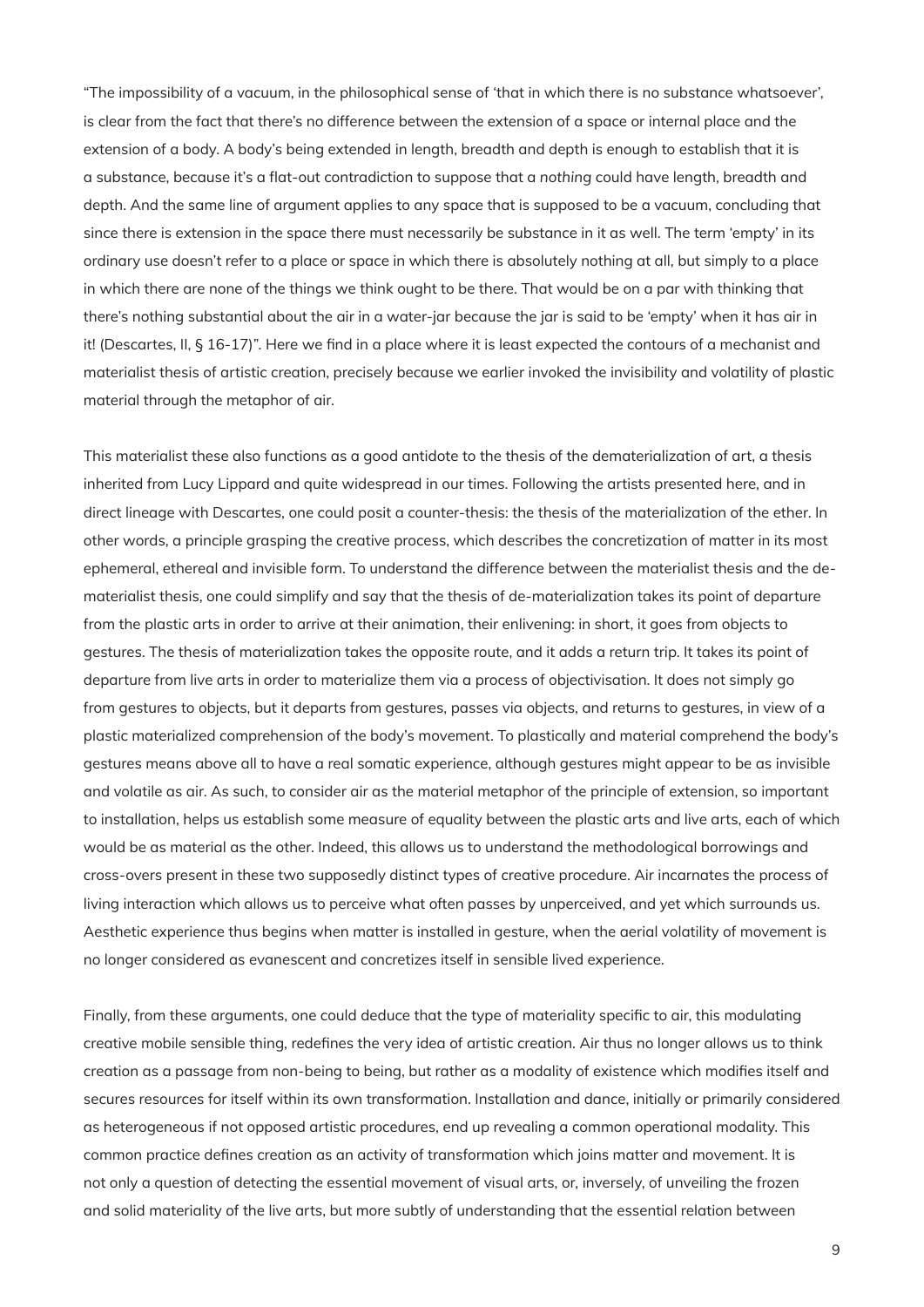matter and movement constitutes the motor behind the construction and creation of both the live arts and the plastic arts. The creative act is thus defined as a dynamic operation of transforming matter in which the movement of the sensible comes to constitute the work. According to this dialectic, the products and traces of the creative operations of the plastic arts are no longer to be mistakenly considered as 'stopped' or finished works. Reciprocally, choreographic works lose their ephemeral and evanescent qualities. The plastic work becomes as mobile as the danced work, and inversely, the danced work becomes as immobile as the plastic work. Inevitably, this dynamic procedure of creation induces the emergence of an active aesthetic experience on the part of the spectator, who can experience perceptual and emotional states as receptive as they are participative. A set of sculptures in space will no longer be exclusively a solid construction captured in a frozen form, but will become rather the living archive of a world that can always be reactivated by the spectator's gaze or gesture. Just as a dance work will no longer be a transitory moment or a unique experience, but will become a plastic work as repeatable as the visit to a work in a museum. In the end, the definition of artistic creation as a dynamic transformation of matter incites the artist just as the spectator to become responsible subjects in aesthetic experience, and perhaps, also – and this is a hypothesis to be verified – actors consciously engaged in society.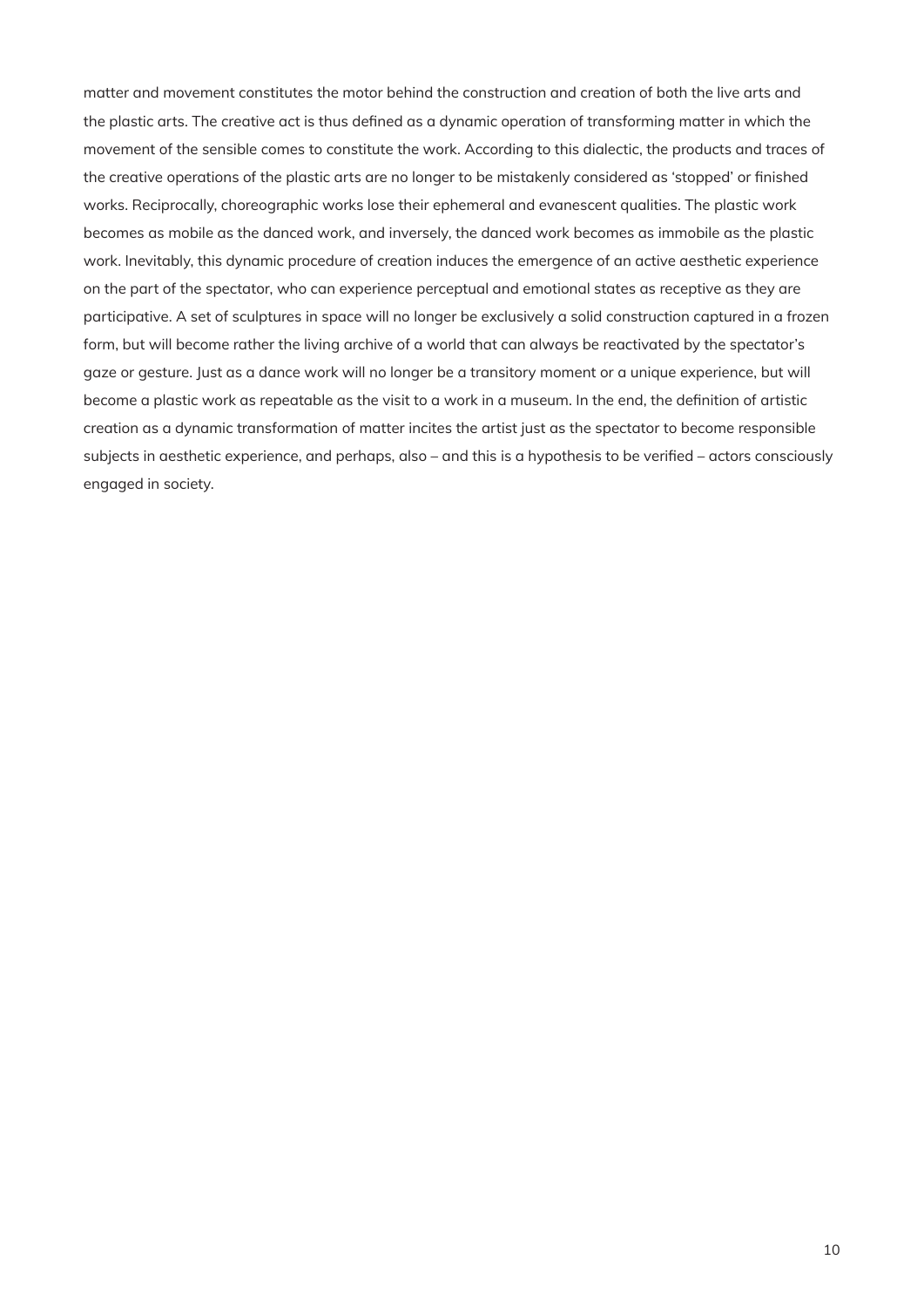## 6. Footnotes:

[1] Unfortunately in this text there is no precise reference to the date and place of the first version of Fresh Air. We know that the period is between 1957 and 1958, and thus one could deduce that it was installed either at the Hansa Gallery or at the Smolin Gallery or, more probably, at the Judson Gallery, of which Kaprow became the director in 1961.